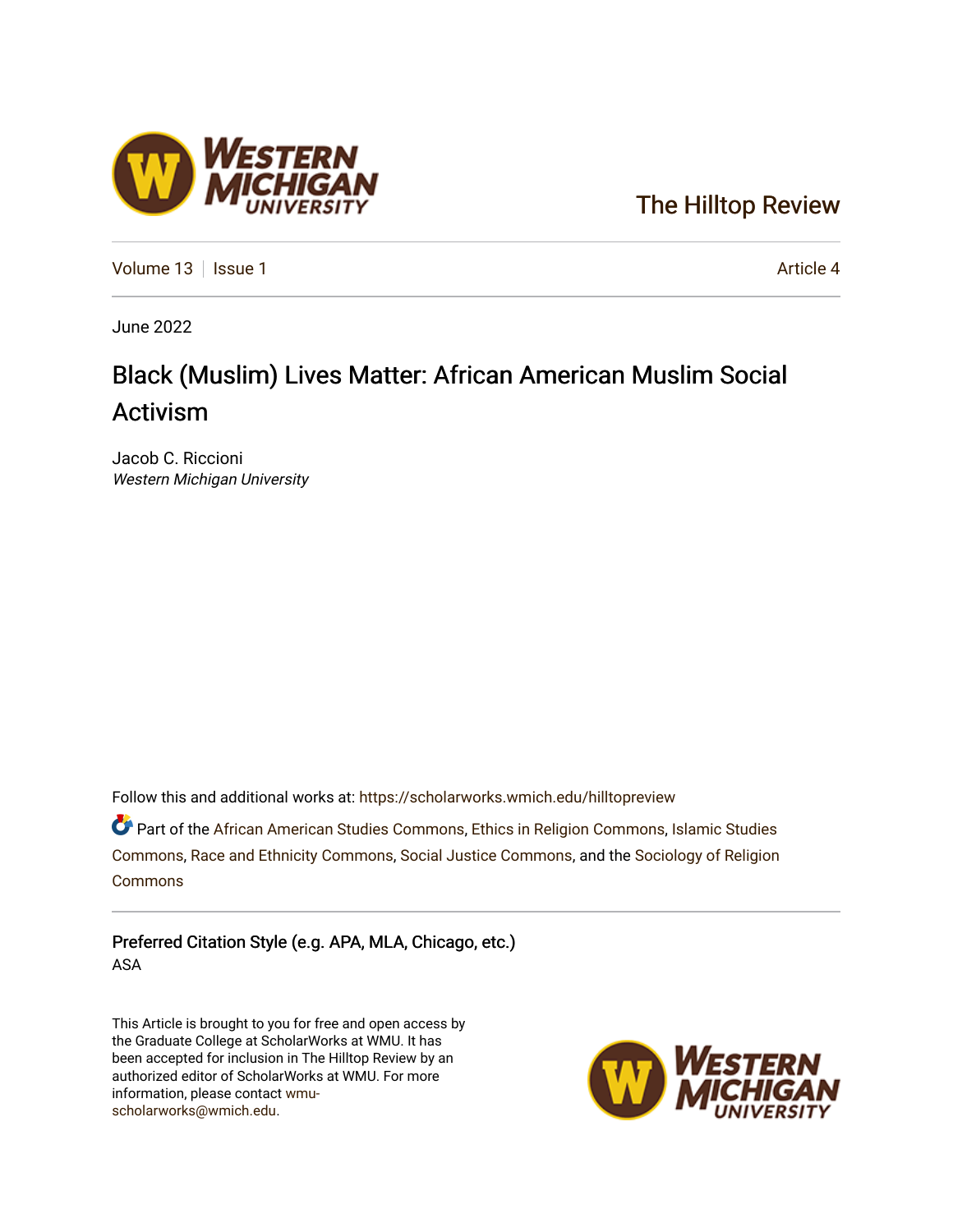# **Black (Muslim) Lives Matter: African American Muslim Social Activism**

## *By Jacob C. Riccioni*

**Abstract:** Over the past eight years, the Black Lives Matter movement has advocated for marginalized communities within the African American population and called for police brutality and anti-black racism to be abolished. With the rise of Black Lives Matter in contemporary society, I am left wondering, do African American Muslims support the Black Lives Matter movement? There is no simple answer for African American Muslim leaders and laypeople because the Black Lives Matter movement supports LGBTQ+ rights, which some Muslims do not condone, and some rallies have broken out into riots. Religious leaders and scholars are split between supporting Black Lives Matter and supporting alternative faith-based activist groups. This article attempts to explore how African American Muslims engage in activism within the context of the Black Lives Matter movement and other social activism alternatives. Through the analysis of key terms relating to social activism and African American Muslims, this article explores how the Black Lives Matter movement began, the importance of activism online and inperson, exegetical statements on activism, how the concept of "double consciousness" can be applied to African American Muslims, and how African American Muslims engage in activism via the Black Lives Matter movement or alternatives. This research is a contemporary analysis in understanding how African Americans are called to challenge the status quo, anti-black racism, violence, and injustice through race and religion amidst the rise of the Black Lives Matter movement.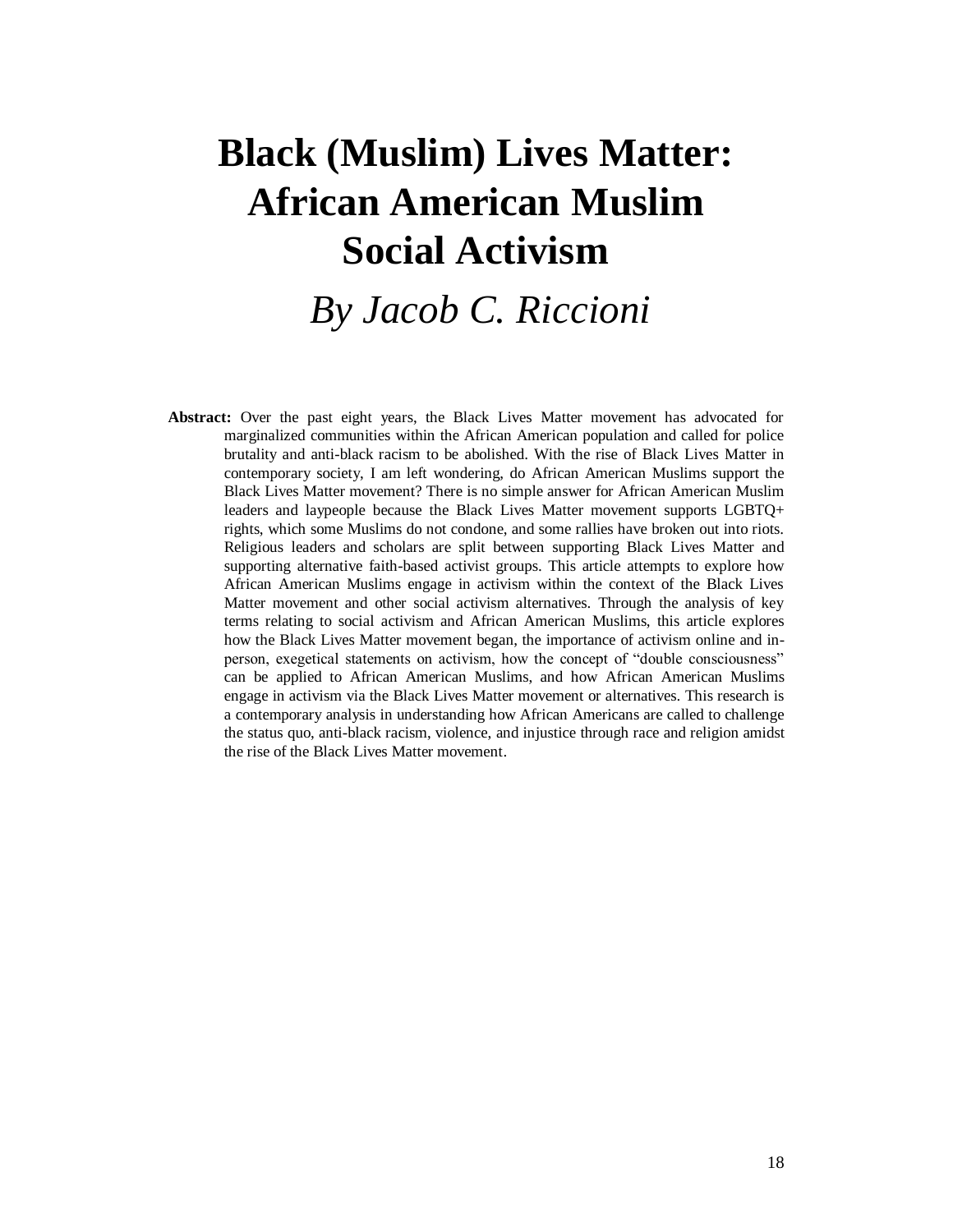#### **Introduction**

The goal of this research is to explore how African American Muslims understand and engage in contemporary anti-racist social activism concerning the Black Lives Matter (BLM) movement and other social activism alternatives. To better understand this process, this paper explores how African American Muslim leaders and public figures understand how Muslims should engage in activism by analyzing the exegetical statements of several African American Muslims activists and leaders. Ethnographic research previously completed by scholars is incorporated to understand how African American Muslims have engaged in social activism. Research on various media platforms was gathered to understand how African American Muslims are currently engaged in forms of activism. Ultimately, the goal of this paper is to better understand how African American Muslims engage in social activism through race, religion, representation, and power in the 21st century.

#### **Understanding Key Terms**

Before exploring how African American Muslims are discussing and engaging in social activism, it is necessary to define multiple terms for the sake of clarity in understanding what specific social groups and categories are being discussed. *The goal of this paper is not to gatekeep whether someone can or cannot ascribe a certain social identity to themselves. Nor is it the goal of this paper to make stipulative boundaries related to social identities.* For these reasons, anyone who identifies as African American is considered African American. However, the "American" of "African American" refers to those born in the United States or living in the United States, whether permanently or temporarily. This is because the goal is to analyze African American Muslim activism in the United States, not the Americas. Also, some scholars and individuals prefer to use the term "Black American" rather than "African American." For this reason, both terms will be used interchangeably. The next social identity that needs to be explored is what "Muslim" means.

Once again, Muslim identity is taken at face value; anyone who identifies as Muslim is a Muslim for the sake of this paper. This includes, but is not limited to, various denominations such as Sunni, Shia, the Nation of Islam, and the Moorish Science Temple. This also includes those who do not ascribe to a specific denomination but identify as Muslim. As described by sociologist Lori Peek in her 2005 article "Becoming Muslim: The Development of a Religious Identity," religious identities can be ascribed (e.g., being born Muslim or being a Muslim nominally), chosen (e.g., someone choosing to be Muslim), or declared (e.g., a Muslim affirming their identity publicly, typically in response to a crisis). These identities should not be understood as salient or static, but that one's understanding of their own religious identity can shift over time. Due to the fluidity of religious identity, the goal of this paper is not to examine to what degree a person's beliefs are held to be considered Muslim. Now that the terms "African American" and "Muslim" are defined, the next key terms to explore are "social justice" and "activism."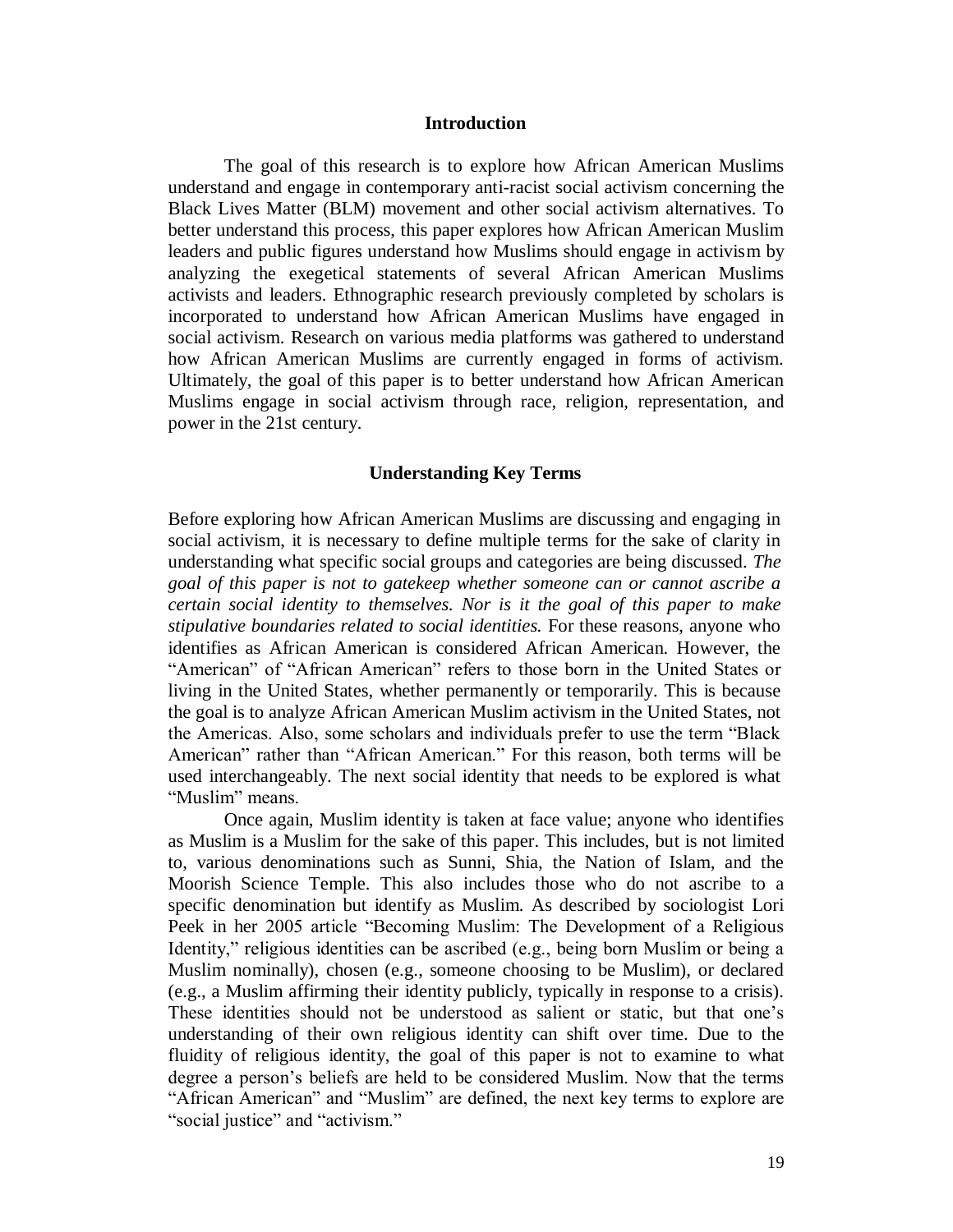Defining an ambiguous term with varying semantics, such as "social justice," can be a daunting task; however, using a definition that encompasses the multiple facets of social reality was opted for. Social justice, as defined by The Investopedia Team in their website article titled "Social Justice," is:

a political and philosophical theory which asserts that there are dimensions to the concept of justice beyond those embodied in the principles of civil or criminal law, economic supply and demand, or traditional moral frameworks. Social justice tends to focus more on just relations between groups within society as opposed to the justice of individual conduct or justice for individuals (2020).

This definition acknowledges that social justice seeks to rise above already established morals and laws of a group. Social justice seeks to reform these morals or laws to promote equality for a marginalized group. Overall, social justice seeks to correct the societal ills that disenfranchise a group within the larger context of society. Activism is one of the many ways people engage in the fight for social justice.

Like social justice, activism is another term that can be defined in several diverse ways. I will offer a stipulative definition of activism due to this. Activism, as I define it, is the actions of individuals or groups that seek to challenge the status quo and go beyond conventional mores and laws in the pursuit of justice, equality, and/or liberty. Furthermore, activism goes beyond the individual for the sake of a greater cause. Activism can occur in person or online and can be enacted through words (e.g., a sign, social media post, a speech, etc.), through mobilization (e.g., blocking a road, rallying, etc.), through alternative action (e.g., boycotts, draft-dodging, etc.), and more. The end goal of activism typically is social justice. One group fighting for social justice through activism is the Black Lives Matter movement.

The Black Lives Matter (BLM) movement can be considered anything from a Twitter hashtag to the various groups in the United States and abroad challenging racial injustice through protest. The BLM movement was initially started in 2013 by Alicia Garza, Patrisse Cullors, and Opal Tometi. This movement was started online via *Facebook* posts in response to the police brutality and unjust murders of African Americans in the United States. Typically, these violent acts are committed by white males who often get acquitted of the charges brought against them. Since 2013, the Black Lives Matter movement has grown from a *Facebook* hashtag into a global movement seeking justice for all people of color (Black Lives Matter 2021).

#### **A Hashtag Revolution**

On July 13, 2013, Alicia Garza posted on the popular social media site Facebook "black people. I love you. I love us. Our lives matter" (Black Lives Matter 2021). Not long after, Patrisse Marie Cullors-Brignac replied to Garza's post on Facebook adding "declaration: black bodies will no longer be sacrificed for the rest of the world's enlightenment. i [sic] am done. i [sic] am so done. trayvon[sic],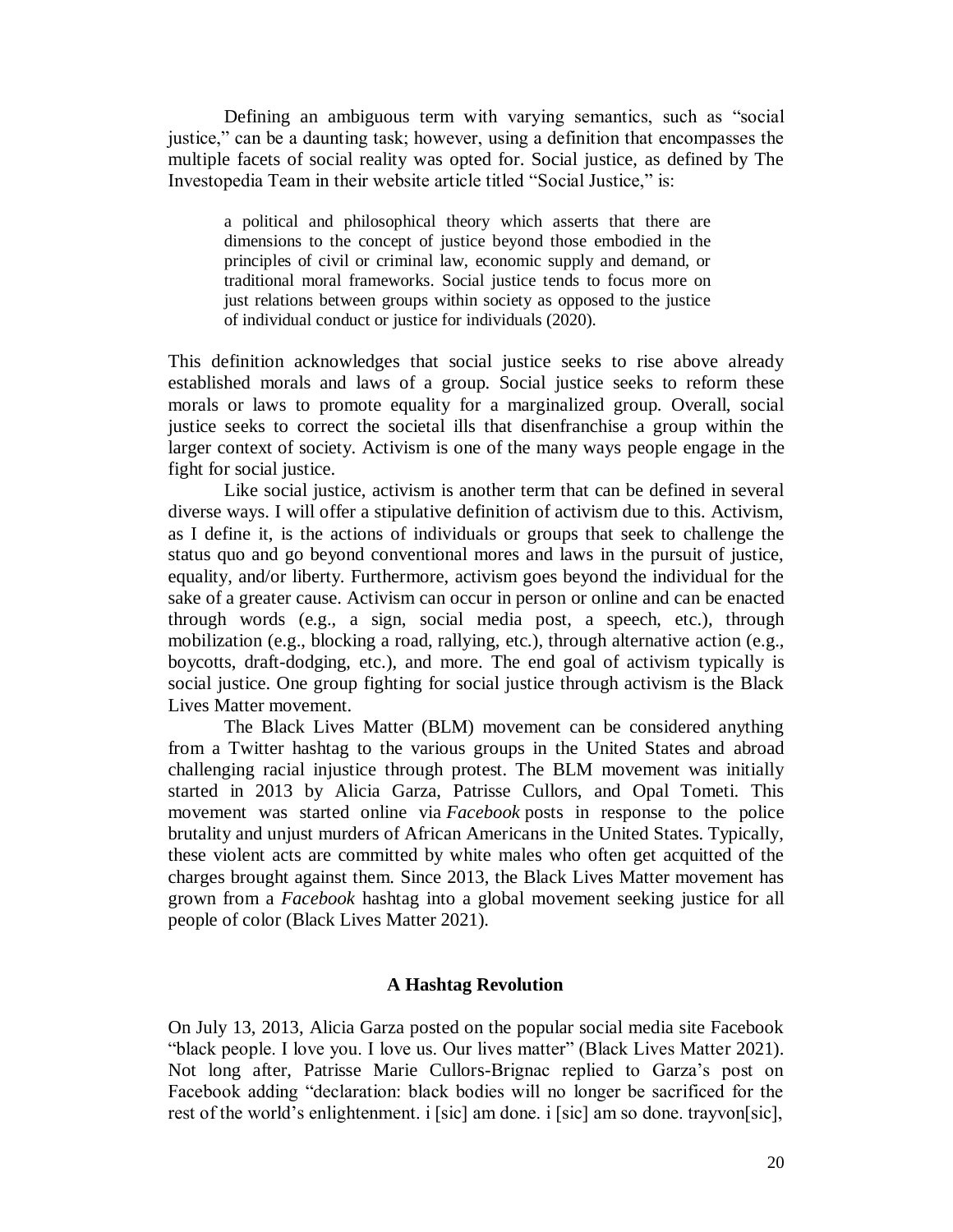you are loved infinitely #blacklivesmatter" (Black Lives Matter 2021). These words were posted in response to George Zimmerman's acquittal of charges against him for the death and murder of Trayvon Martin, a 17-year-old African American. Also, Cullors' post was the first time the hashtag "#BlackLivesMatter" ever appeared on social media. However, this hashtag would quickly gain popularity among various social media users, and their words would soon transform how people fight for social justice and racial equality in the 21st century.

Incorporating the number of hashtags used by social media users also helps give credence to the importance of social media usage. According to Monica Anderson (2016), associate director of research at Pew Research Center, approximately 13.3 million tweets have used the hashtags #BlackLivesMatter or #AllLivesMatter, a counter-protest hashtag, between July 12, 2013, and March 13, 2016; a vast majority of these posts used the former hashtag. In less than three years, the hashtag #BlackLivesMatter has gained popularity in the U.S. and abroad.

The most notable trends in the use of #BlackLivesMatter are in response to the fatal shooting of Tamir Rice in 2014, when Officer Darren Wilson was not indicted for the shooting of Michael Brown in 2014, and when Sandra Bland was found hanged in her jail cell in 2015 (Anderson 2016). Social media is typically used as a response to hate crimes committed against African Americans based on the trends previously stated. Overall, Anderson's research helps explain how people react to events in the real world through online communication using quantifiable numbers. So, do social media posts count as a form of activism?

Social media posts count as social activism that shapes online discussions and real-life action. Social media serves as a way for African American Muslims and other marginalized groups to gain representation in the public sphere that virtually anyone can access, provided they have access to the internet. The hashtag #BlackLivesMatter is not only a way for people to learn the latest information and opinions related to the topic, but also the hashtag serves as a collective signifier for mobilizing people online and in person. The hashtag helps spread awareness of assorted topics related to anti-racism, protests, and even public lectures on social media. Furthermore, Black Lives Matter groups can be created on various social media platforms, and these groups can create event pages for planned protests or speeches. These groups can make their page more accessible to people looking to be involved in public demonstrations by using the hashtag #BlackLivesMatter. Social media and the use of hashtags proved to be crucial in helping organize protests and disseminate information after unarmed African American teenager Michael Brown was fatally shot by police in 2014.

Cultural anthropologists Yarimar Bonilla and Jonathan Rosa explore how online hashtags and other forms of online media can be used as field sites in their research article "#Ferguson: Digital Protest, Hashtag Ethnography, and the Racial Politics of Social Media in the United States" (2015). Specifically, they are looking at how *Twitter* is used to condemn police brutality and fight racism. Bonilla and Rosa argue that social media platforms are field sites. However, they distinguish that Ferguson, Missouri, and the hashtag #Ferguson are two unique research fields. These fields do overlap, but the online field site allows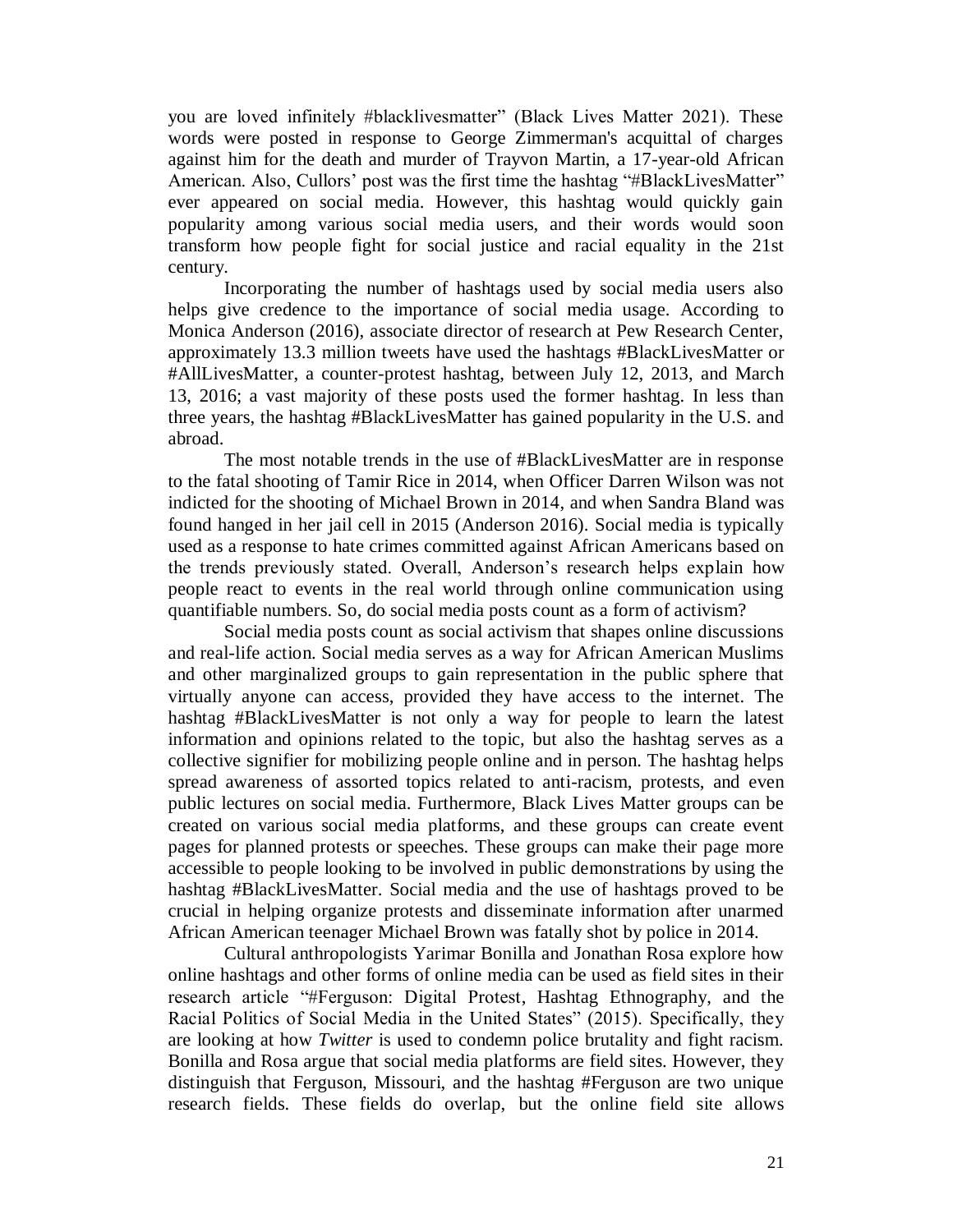individuals from all over the world to protest the murder of Michael Brown, systematic racism, and police brutality in the U.S. (Bonilla and Rosa 2015).

Furthermore, Bonilla and Rosa (2015) argue that digital activism is a "real" form of social activism. They use the hashtag #HandsUpDontShoot as an example to substantiate their claim. Bonilla and Rosa claim that "[t]hrough this campaign [hashtag #HandsUpDontShoot], users sought to call attention to the arbitrary nature of racialized policing, the vulnerability of black bodies, and the problematic ways in which blackness is perceived as a constant threat" (2015:8). The hashtag allows users to fight the portrayals of African Americans in mainstream media and signify what being African American means to the author of the post. Overall, social media allows users to counter-protest the stereotypes and the stigmatization of African Americans in the U.S. The concept of signification plays a major role in how African Americans redefine themselves against stereotypes imposed upon them by white American representations of African Americans.

In *Islam in the African-American Experience* (2003), African American religious studies scholar Richard Brent Turner argues that African Americans have constantly fought to signify themselves while being signified by white Americans. Turner defines signification as "the process by which names, signs, and stereotypes were given to non-European realities and peoples during the western conquest and exploration of the world" (2003:2-3). However, Turner adds that "Islam has undercut this signification by offering black Americans the chance to signify themselves, giving them new names and new political identities and cultural identities" (2003:3). Signification can be used as a method of oppression (e.g., white Americans labeling African American teenage boys as "thugs") or as a method of liberation (e.g., using Islam as a way of reclaiming African American religious heritage). Turner (2003) claims that African Americans continuously contend with how they are signified by white Americans. As stated in the previous paragraph, the BLM movement is a contemporary effort that gives African Americans the power to signify themselves amidst racism and police brutality in the U.S.

#### **Exegetical Activism**

Before exploring what Muslim leaders are saying about how Muslims should react to and engaged with the BLM movement, it is necessary to briefly discuss how Muslims define and understand activism. In the Foreword by Imam Zaid Shakir in *Towards Sacred Activism* (2018) by scholar Imam Dawud Walid, Shakir explores how activism is understood as a secular activity in the West. However, Shakir expresses that religion ought to be part of activism. Specifically, Shakir states that "it [justice] is a gift decreed by God" (Walid 2018:14) and that "activism can become a source of despair and frustration" (14) when God is not considered as part of the reason why people should engage in activism. Shakir believes that there should be no divide between religion and activism; activism should rely on God as a source of inspiration. Walid concurs with Shakir's statements throughout *Towards Sacred Activism* and offers his thoughts on justice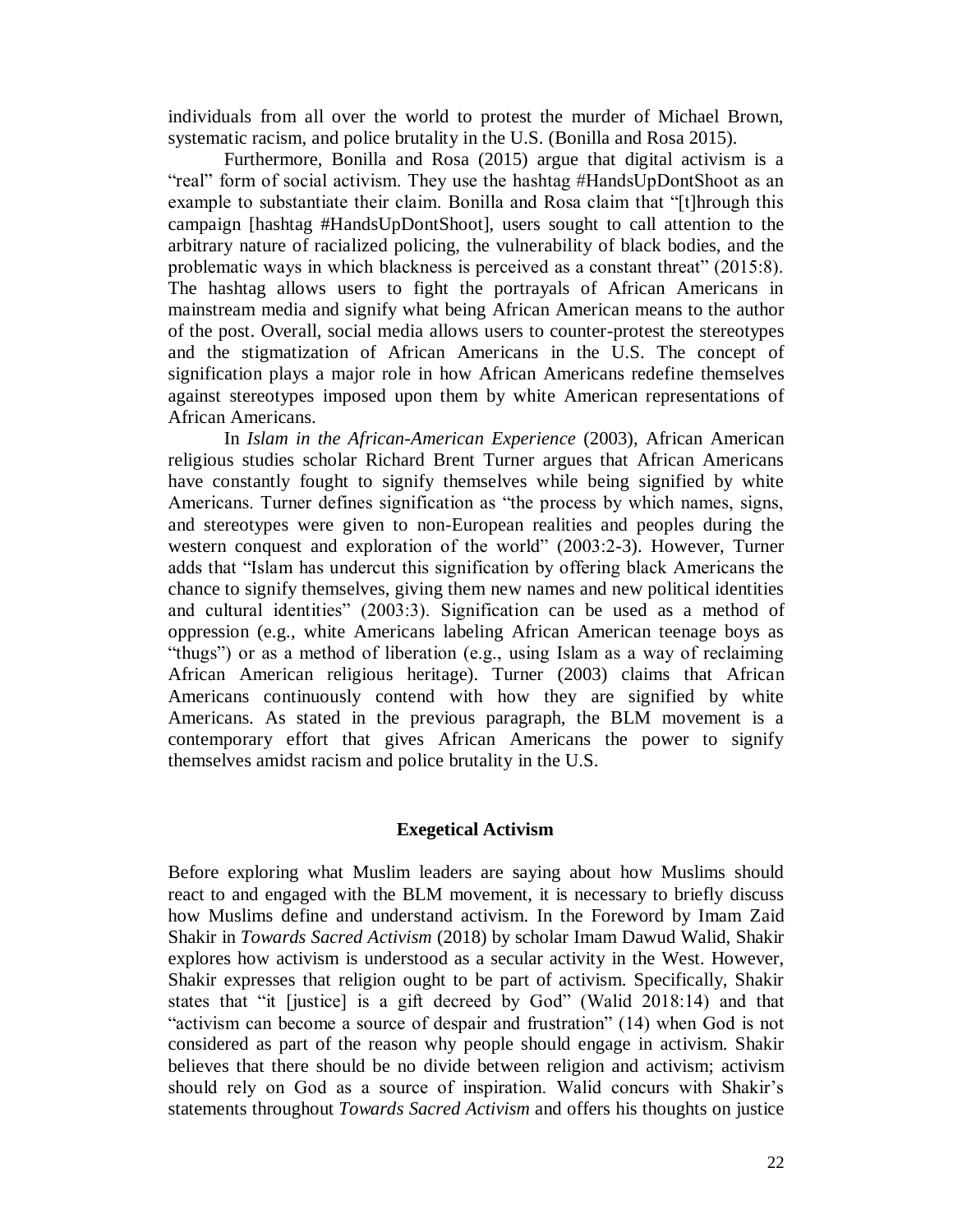and activism.

Walid attempts to explain what justice is and how to define justice, both conventionally and functionally. Walid cites Muhammad bin Abi Bakr ar-Razi and defines justice "as being the opposite of oppression or tyranny which derives from deviation and encroachment" (2018:27-28). Justice serves as a form of equality and equity. Furthermore, Walid concludes that justice is dispensed by Allah and only occurs "[w]hen matters operate within the parameters as Allah[...] made them to operate in" (2018:28). For Walid, Muslims ought to strive for justice because justice is deontologically ethical (i.e., justice is intrinsically good because Allah dispenses justice). In the next chapter, he explains why Muslims should be called to engage in social justice activism.

Walid argues that all able-bodied Muslims are "obligated" to be advocates for and engage in social justice activism. Walid explains that "[s]upporting existing expressions of justice in society, restoring individuals' God-given rights that are currently denied, and interrupting factors that produce injustice are part of the Islamic faith" (2018:31). According to Walid, engaging in social justice activism is not only a civil obligation but also a religious obligation. His overall thesis guiding *Towards Sacred Activism* is that activism is not a secular but a sacred act for Muslims; hence, the title of the book. Walid's and Shakir's understanding of justice and activism are a limited perspective of how African American Muslims ought to understand their religious obligations towards activism. However, it is important to incorporate their perspectives into this paper due to Walid's influence and prominence in the public sphere as an Islamic intellectual. So, what are African American Islamic scholars' opinions on the Black Lives Matter movement and Muslims allying with them?

While Dawud Walid does not discuss BLM in *Towards Sacred Activism*, he does elsewhere. In a recently published article by Walid titled "Muslims' Engagement in 2020 with BLM: Promise and Problems" (2021), he expresses his opinions on whether Muslims should align with BLM or not. First, Walid is appalled when he learns that there is a general apathy toward anti-black racism from non-African American Muslims during the height of the Ferguson protests, especially when the victims of racism are not Muslim (2021). However, he does note that discussions on anti-racism and confronting systematic oppression have become more prominent in Muslim discourses since 2016. According to Walid, many Muslims, regardless of race or national origin, have "seemingly jumped on the BLM bandwagon without critical analysis based on our [Islamic] spiritual tradition" (2021) and critiques these Muslims for not contemplating what BLM stands for.

Furthermore, Walid believes that Muslims can, and ought to, protest racial injustice while not becoming a part of the BLM. He supports his claims by explaining that the Mosque Cares group and the Muslim Alliance of North America group do not sponsor the BLM movement (Walid 2021). Walid concludes that African American Muslims should not support the BLM movement because BLM is partially funded by white foundations, some protests turn into rioting even though BLM does not condone these violent actions, and because BLM supports LGBTQ+ equal rights (2021). Walid claims same-sex attraction and nontraditional gender expressions to be antithetical to Islamic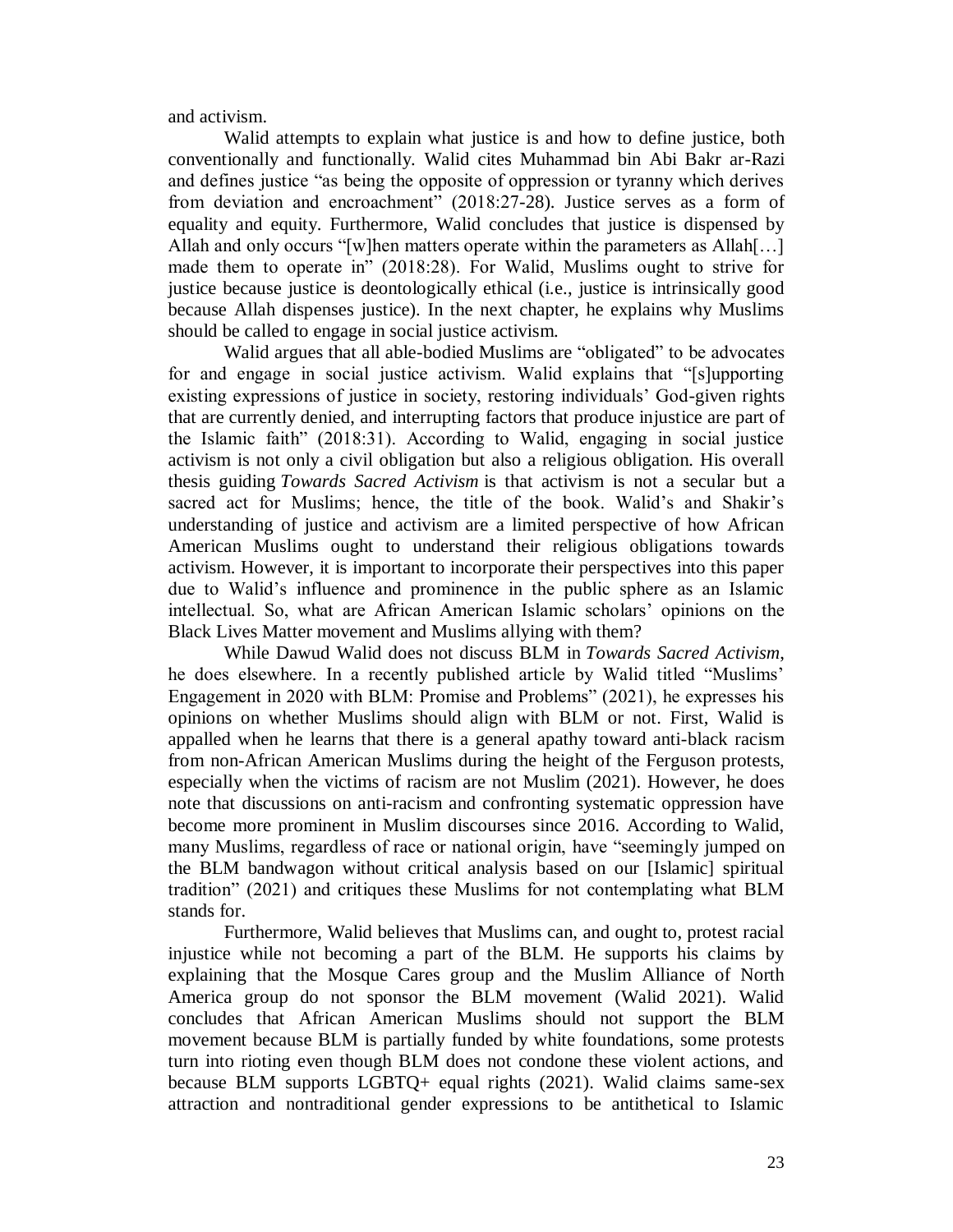teachings on gender, sexuality, and marriage (2018). Walid argues that African American Muslims, and Muslims in general, should not ally with the BLM movement because BLM does not align with and, in some instances, contradicts Islamic moral teaching (2021). However, he contends that Muslims ought to engage in social activism and social justice through an Islamic understanding of how to engage in activism (Walid 2018).

As a side note, although Islam is against same-sex attraction dogmatically, not all Muslims would agree with Walid (2018; 2021) and be against supporting LGBTQ+ equal rights. Imam Daayiee Abdullah is one Muslim leader and scholar attempting to reform Islamic teachings on LGBTQ+ rights. He is the director of LGBT outreach for Muslims for Progressive Values and Imam and educational director for Light of Reform Mosque in Washington D.C., a queer and interfaith friendly mosque. Also, he is an openly gay Imam whose work focuses on creating an inclusive space for LGBTQ+ Muslims (Khan 2013). So, while Walid (2018; 2021) and other Muslims may condemn same-sex attraction based on religious understanding, not all Muslims agree with this viewpoint; one can be a Muslim *and* a member of the LGBTQ+ community as is the case for Imam Abdullah.

On the other side of the argument are anthropologist Donna Auston and ethnic studies scholar Sylvia Chan-Malik who discuss the importance of African American Muslims allying with the BLM movement in their transcribed dialogue, "Drawing Near to God's Pleasure: A Dialogue on the Black Muslim Political Tradition and the Moral-Ethical Imperatives of American Islam" (2019). Like Walid, Auston is surprised that engaging in anti-racism, social activism, and condemning the systematic oppression and violence towards African Americans was rarely discussed by non-African American Muslims. Auston continues by arguing that non-African American Muslims do not see the BLM movement as a "Muslim issue" (2019:187), and Chan-Malik adds that this lack of concern "stems from a lack of knowledge on the part of non-Black Muslims" (2019:187). So, the BLM movement has struggled to gain support from Muslims due to the segregation of African American Muslims from non-black Muslims, resulting in some Muslims believing anti-black racism is not a Muslim issue. However, they diverge from Walid on if Muslims should ally with BLM.

Auston and Chan-Malik argue that the BLM movement is a Muslim issue, and that Muslims should ally with the BLM movement. Auston asserts that "*social justice is a moral imperative and an act of worship* [emphasis added by Auston]" (2019:199) and that Muslims ought to align themselves with the BLM movement. Furthermore, she claims that Muslims cannot be tacit when injustice occurs. Auston makes an exegetical statement saying, "the Last Sermon of the Prophet Muhammad[...] is an anti-racist message" (2019:197). Auston backs up her claims that Muslims should ally with BLM by using the Prophet Muhammad as a source of inspiration and religious authority. Muslims can be called to support or find alternatives to the BLM movement depending on how religion is interpreted.

#### **Double Consciousness: Being African American and Muslim**

In another article written by Auston titled "Prayer, Protest, and Police Brutality: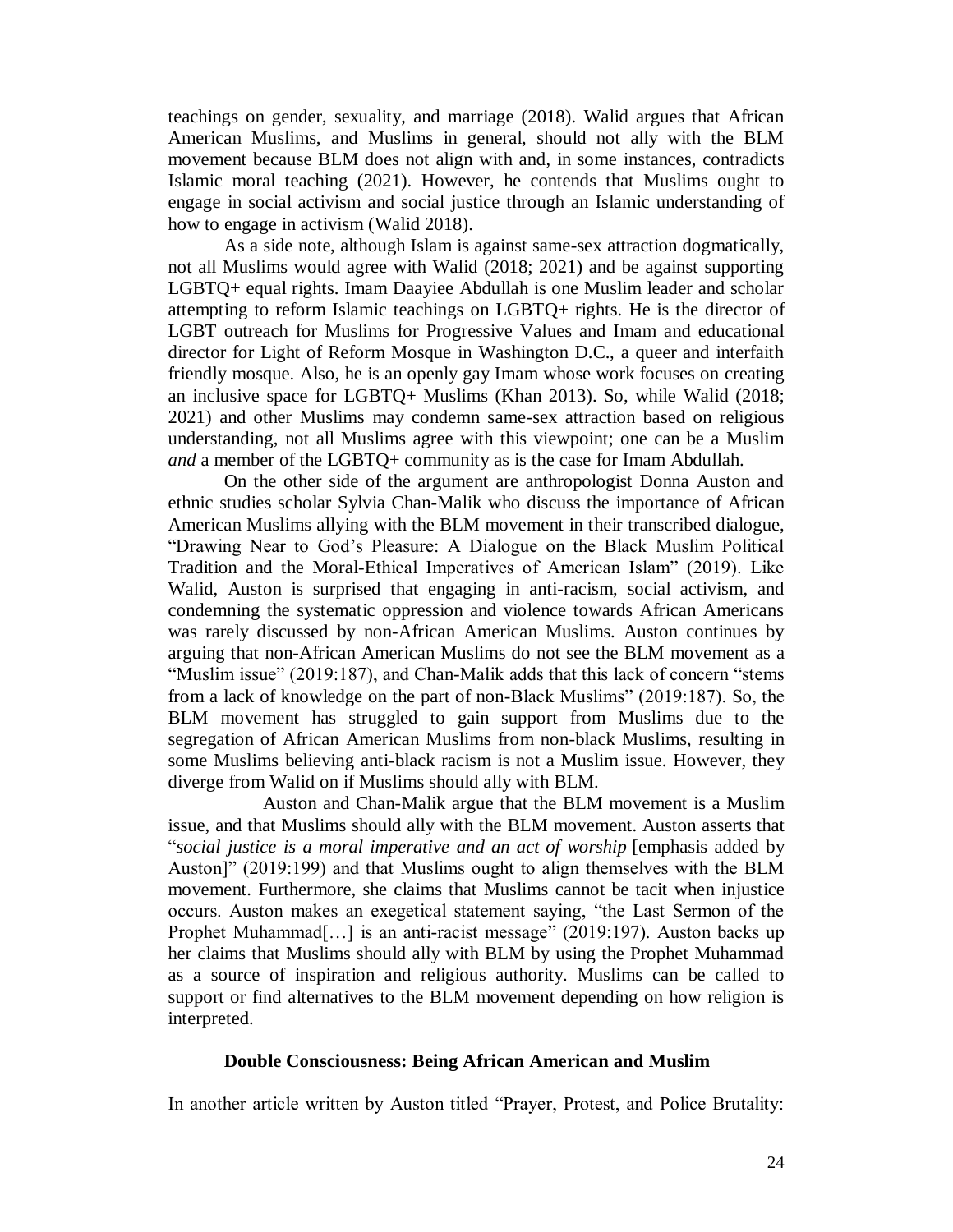Black Muslim Spiritual Resistance in the Ferguson Era" (2017), she explores the concept of "double consciousness" and how it applies to African American Muslims. Auston states that "'double consciousness' allows us to theorize experience through the contemplation of multiple, simultaneously embodied subjectivities, at times with considerable friction and despite one another" (2017:14). This quote explains that African American Muslims are African American *and* Muslim concurrently. However, these two identities can create an identity crisis at times. In the case of the BLM movement, these two identities can create friction.

African American Muslim laypeople can have an identity conflict between their racial identity and religious identity depending on whom they are seeking spiritual guidance from. For example, Dawud Walid (2021) claims that African American Muslims should not ally with the BLM movement. However, laypeople who look to Walid for guidance may feel conflicted because, as African Americans, they feel the need to ally with BLM. However, Walid does offer alternatives to the BLM movement to help alleviate the identity strain this may cause. On the other hand, if the layperson seeks religious guidance from someone who supports BLM, then these two identities are less likely to conflict. Anthropologist Robert Dannin also explores the significance of being African American and Muslim.

In *Black Pilgrimage to Islam*, Dannin explores why African Americans, who are already a minority in the U.S., would make themselves a double minority by becoming Muslim. What Dannin (2002) finds is that Islam reinvents African American identity while connecting to African roots; "Islam promises liberation from social problems" (262); the hijra becomes a symbolic narrative of one's life experience; and "Islam rewrites biography and even seeks to reinterpret history" (263) of African Americans. For African American Muslims, Islam helps solidify their racial and ethnic identities. Islam also justifies the fight for civil rights and equality. Other scholars have examined how Muslims still must fight for civil rights in post 9/11 America.

Anthropologist Sunaina Marr Maira (2016) explores how identity relates to activism in her book *The 9/11 Generation: Youth, Rights, and Solidarity in the War on Terror*. She finds that "activism focused on Muslim civil liberties has also become an opportunity to wage a battle for inclusion into the national community and recognition as political subjects via a discourse of rights" (Maira 2016:82). Not only are African Americans still fighting for equal rights, but Muslims are too. Activism can help coalesce the identity of being African American and Muslim through the fight for equal rights. It can also promote racial solidarity between Muslim groups (Maira 2016).

Overall, the concept of "double consciousness" is important in understanding how African American Muslims live within two unique social identities. These identities can cause internal conflict if the person does not believe the BLM movement aligns with their religious teachings. However, both identities can also coalesce to create an identity that promotes liberation from oppression and activism for civil rights. Indeed, Sherman A. Jackson (2005) argues in his chapter "Islam and Black Religion" from *Islam and the Blackamerican: Looking Toward the Third Resurrection* that Islam was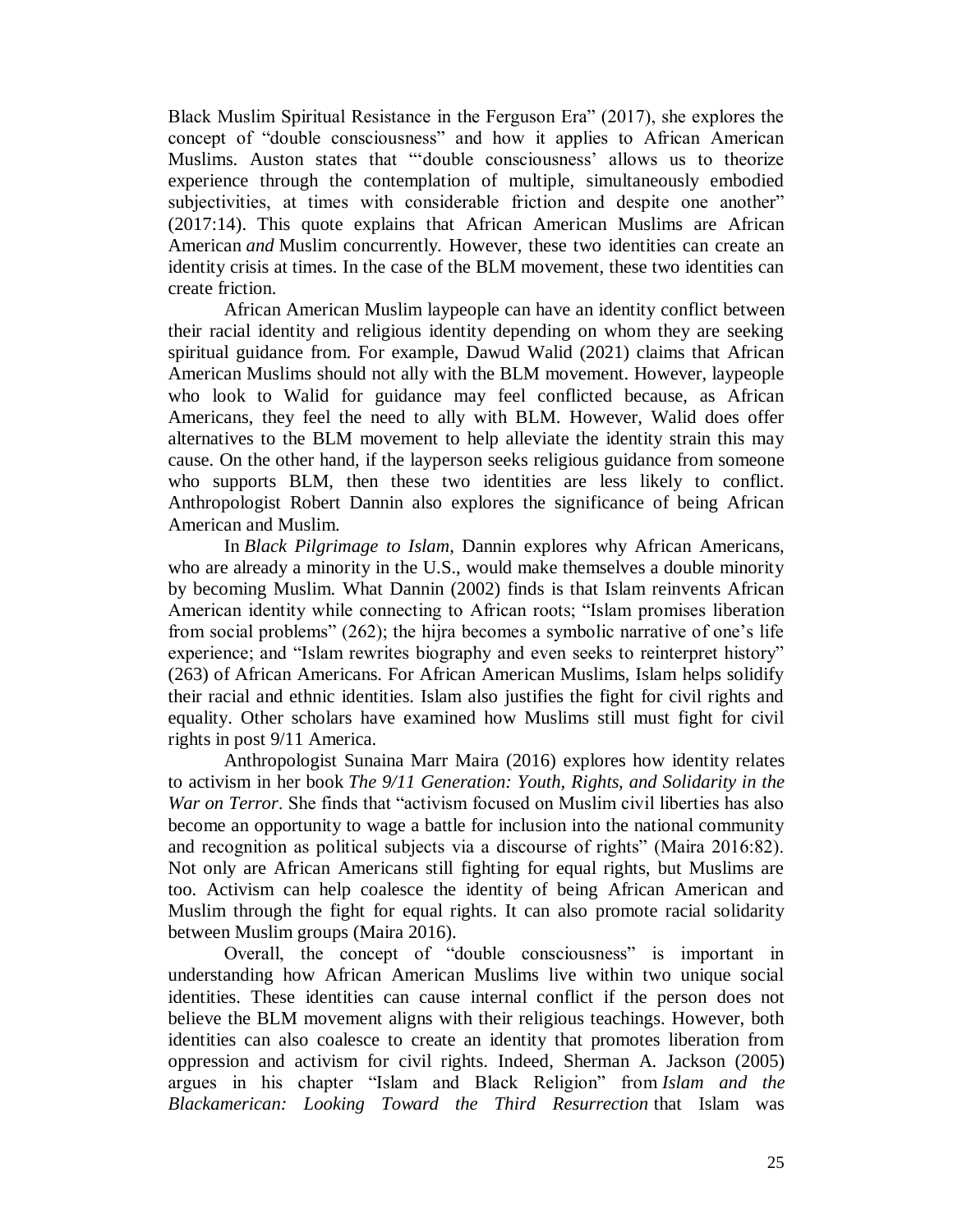"appropriated" by African Americans and syncretized with "Blackamerican Religion" to become a theology of liberation (28). Regardless, Islam has served as a means of signifying liberation through religion. With this in mind, let us now look at how African American Muslims are engaged in the Black Lives Matter movement.

#### **African American Muslims, BLM, and Alternative Activism**

In the earlier mentioned article by Donna Auston (2017), she explores how African American Muslims support the BLM movement. The first main point that Auston makes is that not all African Americans are Muslim, and not all Muslims are African American. Due to this, African American Muslims and non-Muslim African Americans protest differently in some respects. Therefore, African American Muslims tend to be overlooked by research and media outlets discussing BLM due to them being a small group within the larger protest. However, she argues that social activism and the fight for social justice are integral parts of African American Muslim identity. Auston words this best by stating, "Black American Islam has always been about the struggle for racial equality and religious freedom shaped by the intersectional concerns necessitated by the fight on multiple fronts against state power, anti-Blackness, and entrenched White supremacy" (2017:20). To be an African American Muslim is to be someone who constantly works towards social justice and equality on multiple fronts. Overall, Auston concludes that some African American Muslims are engaged in the BLM movement but are a small group within the movement, causing them to be overlooked (2017). Muslim organizations have also spoken out against racism and how Muslims should engage with BLM.

Muslim Anti-Racism Collaborative (ARC) is a nonprofit organization founded in the U.S. committed to racial justice education with a heavy emphasis on African American Muslims. Muslim ARC started as an online organization in 2014, creating the hashtag #beingblackandmuslim. They created the hashtag to bring awareness to racial and religious topics. The organization has quickly gained prominence and international attention since its inception (MuslimARC 2017). Muslim ARC even created a toolkit to help guide Muslims in their interactions with the BLM movement after Michael Brown's case resulted in a non-indictment. However, Muslim ARC is rather vague about whether Muslims should support and be a part of the BLM movement.

The "#BlackLivesMatter: MuslimARC Toolkit" was first created in 2014, authored by Magari Hill, and revised in 2016. The toolkit offers a variety of information and other resources on how Muslims should interact with BLM. Muslim ARC neither supports nor opposes BLM. However, they offer alternative groups to BLM, including Muslim ARC's "Call for Justice" letter and Muslims for Ferguson. The toolkits discuss how Muslims should engage in activism and anti-racism. Also, the toolkit suggests that if Muslims interact with the BLM movement, they should do so from an Islamic perspective, promoting egalitarianism and engaging in non-violent protests (Hill 2016). Muslim ARC released a letter in 2014 calling Muslims to condemn murder and racism in the wake of the Ferguson trial of Darren Wilson but makes no mention of the BLM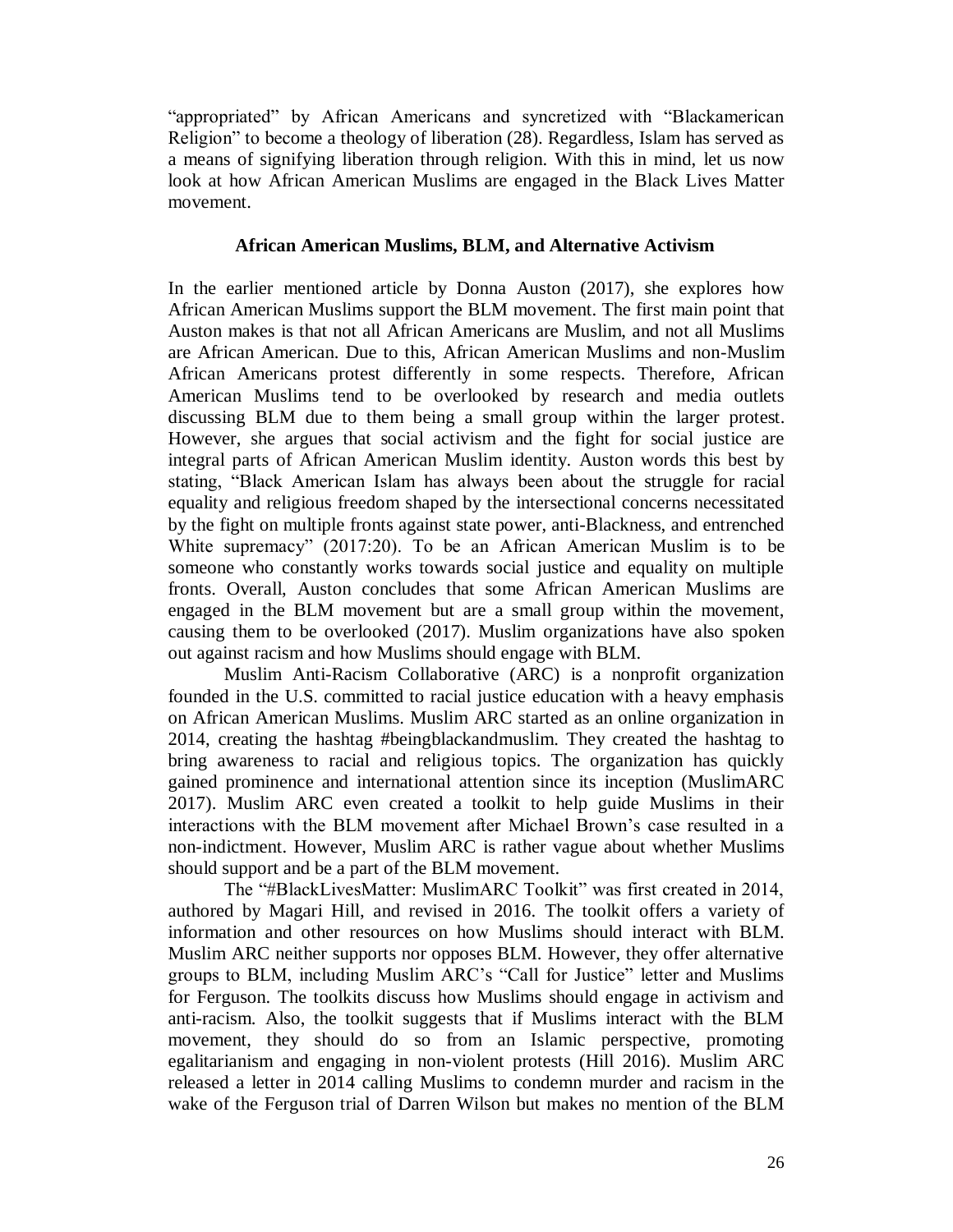movement (Hill 2014).

The Center for Global Muslim Life is another Muslim organization analyzing how African American Muslims and Muslims, in general, engage in anti-racism and activism through the BLM movement and alternatives. Their article "The Muslim Community Rises with Ferguson: From Ferguson to Palestine" explores how Muslims supported the Ferguson protests after 18-yearold Michael Brown was fatally shot by police officers both within the U.S. and abroad. Many Muslims opted to join the Muslims for Ferguson protesters. However, some Muslims protested as part of the BLM movement (The Center for Global Muslim Life 2015). Overall, African American Muslims found a way to stand in solidarity against police brutality and racism via either group.

African American Muslim support for the BLM is not entirely clear. On the one hand, some African American Muslims seek alternative protest groups more aligned with Islamic teachings, as Dawud Walid (2018; 2021) argues they should be. On the other hand, some African American Muslims see no issues in joining the BLM movement, as Donna Auston (2017; 2019) finds. However, African American Muslims engage in social activism strategically by using their religion to help shape how they protest. Either way, Muslims can be found engaging in social activism and justice.

#### **Conclusion**

African American Muslims are strategically engaged in activism. Race and religion play a key role in how African American Muslims understand activism and justice. African American Muslims are caught in a "double consciousness" by being African American *and* Muslim, which can create conflict at times. However, Muslim groups have attempted to rectify this potential conflict of social identities (Auston 2017). Attempts are made through disseminating information such as the Muslim ARC's BLM toolkit and creating alternative activist groups like Muslims for Ferguson (Hill 2016). Regardless, African American Muslims feel racially and religiously obliged to fight for social justice, engage in antiracism, and support social activism

Activism is one way many African American Muslims are able to challenge the status quo. The power created in numbers through protests challenges the power held by anti-black racists in the U.S. Protestors attempt to give a voice to African Americans that are silenced by racist oppression. The hashtag #BlackLivesMatter is one way African Americans regain the power to represent themselves. Furthermore, African American Muslims leaders such as Dawud Walid (2018; 2021) attempt to inform Muslims on how they should represent themselves when engaging in political activism by discouraging Muslims from allying with the BLM movement. Ultimately, African American Muslims engage in activism in an attempt to gain the power to represent themselves and abolish oppression.

African American Muslims strategically fight for social justice and engage in anti-racism through social media and taking part in protests hosted by the Black Lives Matter movement or alternative protest groups. Social media has played a key role in the BLM movement, broadcasting information and opinions on racial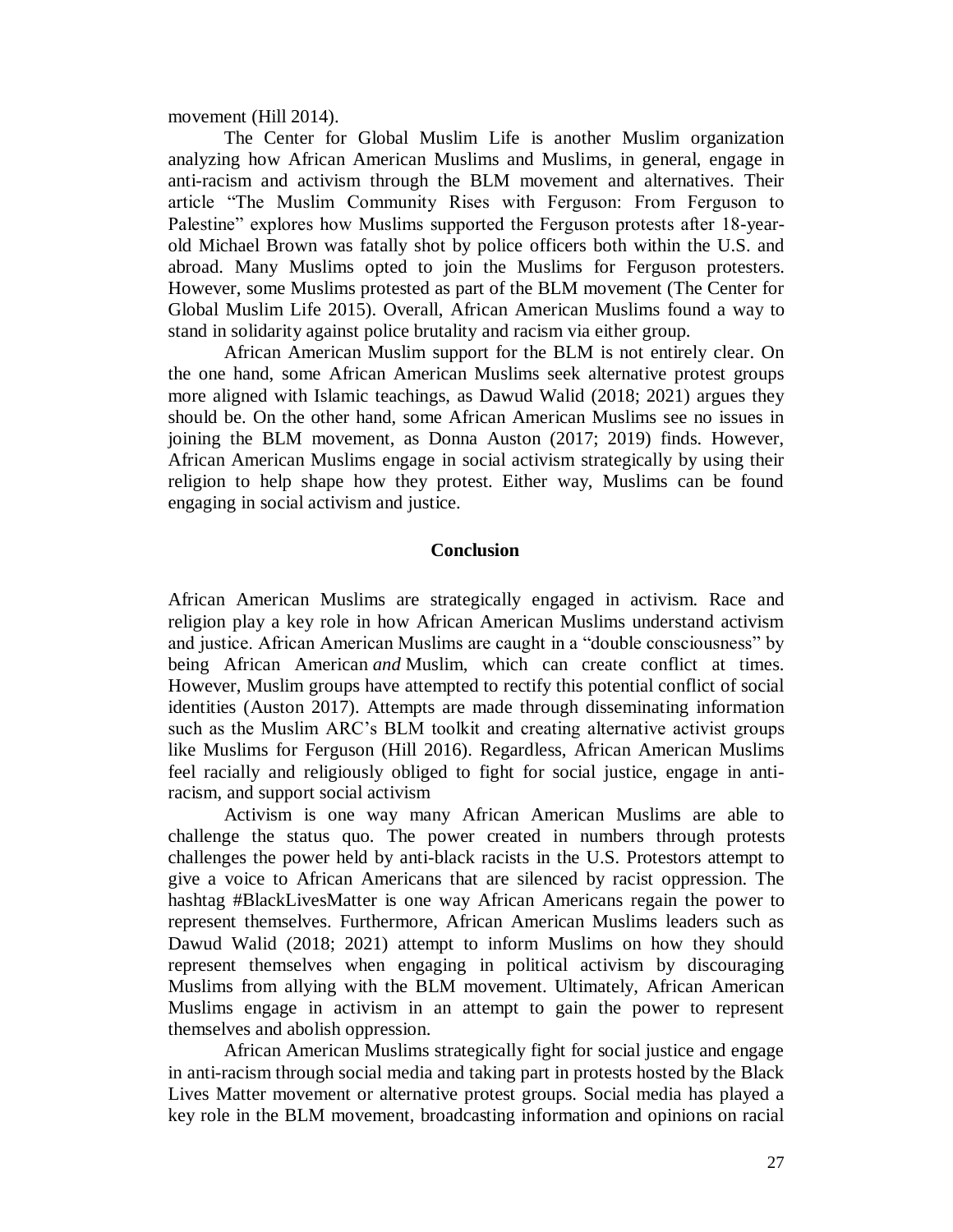injustice and creating representation for African American Muslims with hashtags such as #beingblackandmuslim. Muslim leaders, scholars, and groups have spoken out about how Muslims should engage in social activism, both in support and opposition to the BLM movement. However, African American Muslims are caught in a state of "double consciousness" by being African American *and* Muslim. This can cause tension between their religious identity and racial identity, especially when engaging in social activism. Although this may cause friction, African American Muslims have found ways to reconcile potential conflicts by justifying supporting BLM or finding alternative activist groups.

#### **References**

Anderson, Monica. 2016. "Social Media Conversations About Race: How Social Media Users See, Share and Discuss Race and the Rise of Hashtags like #BlackLivesMatter." *Pew Research Center: Internet, Science & Tech*. Retrieved December 5, 2021 [\(https://www.pewresearch.org/internet/2016/08/15/social-media-](https://www.pewresearch.org/internet/2016/08/15/social-media-conversations-about-race/)

[conversations-about-race/\)](https://www.pewresearch.org/internet/2016/08/15/social-media-conversations-about-race/).

- Auston, Donna. 2017. "Prayer, Protest, and Police Brutality: Black Muslim Spiritual Resistance in the Ferguson Era." *Transforming Anthropology* 25, no. 1: 11–22.
- Auston, Donna, and Sylvia Chan-Malik. 2019. "Drawing Near to God's Pleasure: A Dialogue on the Black Muslim Political Tradition and the Moral-Ethical Imperatives of American Islam." In *Muslims and US Politics Today: A Defining Moment*, edited by Mohammad Hassan Khalil, 185–200. Boston: Ilex Foundation.
- Black Lives Matter. 2021. "8 Years Strong." Retrieved November 30, 2021. [\(https://blacklivesmatter.com/8-years-strong/\)](https://blacklivesmatter.com/8-years-strong/).
- Bonilla, Yarimar and Jonathan Rosa. 2015. "#Ferguson: Digital Protest, Hashtag Ethnography, and the Racial Politics of Social Media in the United States." *American Ethnologist* 42, no. 1: 4–17.
- Dannin, Robert. 2002. *Black Pilgrimage to Islam*. New York: Oxford University Press.
- Hill, Magari. 2014. "A Muslim for Ferguson Letter." *Muslim Anti-Racism Collaborative*. Retrieved December 10, 2021 (https://www.muslimarc.org/muslims\_for\_ferguson\_letter).
- Hill, Magari. 2016. "#BlackLivesMatter: MuslimARC Toolkit." *Google*. Retrieved December 10, 2021 [\(https://docs.google.com/document/d/1q3Cw6YfH8kMQ6E34u0BuMbZzdP](https://docs.google.com/document/d/1q3Cw6YfH8kMQ6E34u0BuMbZzdPDDj1bREGBdgXUoQwk/pub#h.rtuffd1w0hcl) [DDj1bREGBdgXUoQwk/pub#h.rtuffd1w0hcl\)](https://docs.google.com/document/d/1q3Cw6YfH8kMQ6E34u0BuMbZzdPDDj1bREGBdgXUoQwk/pub#h.rtuffd1w0hcl).
- Khan, Azmat. 2013. "Meet America's First Openly Gay Imam." *Al Jazeera America*. Retrieved March 30, 2022 [\(http://america.aljazeera.com/watch/shows/america-tonight/america-tonight](http://america.aljazeera.com/watch/shows/america-tonight/america-tonight-blog/2013/12/20/meet-america-s-firstopenlygayimam.html)[blog/2013/12/20/meet-america-s-firstopenlygayimam.html\)](http://america.aljazeera.com/watch/shows/america-tonight/america-tonight-blog/2013/12/20/meet-america-s-firstopenlygayimam.html).
- Maira, Sunaina. 2016. *The 9/11 Generation: Youth, Rights, and Solidarity in the War on Terror*. New York: New York University Press.